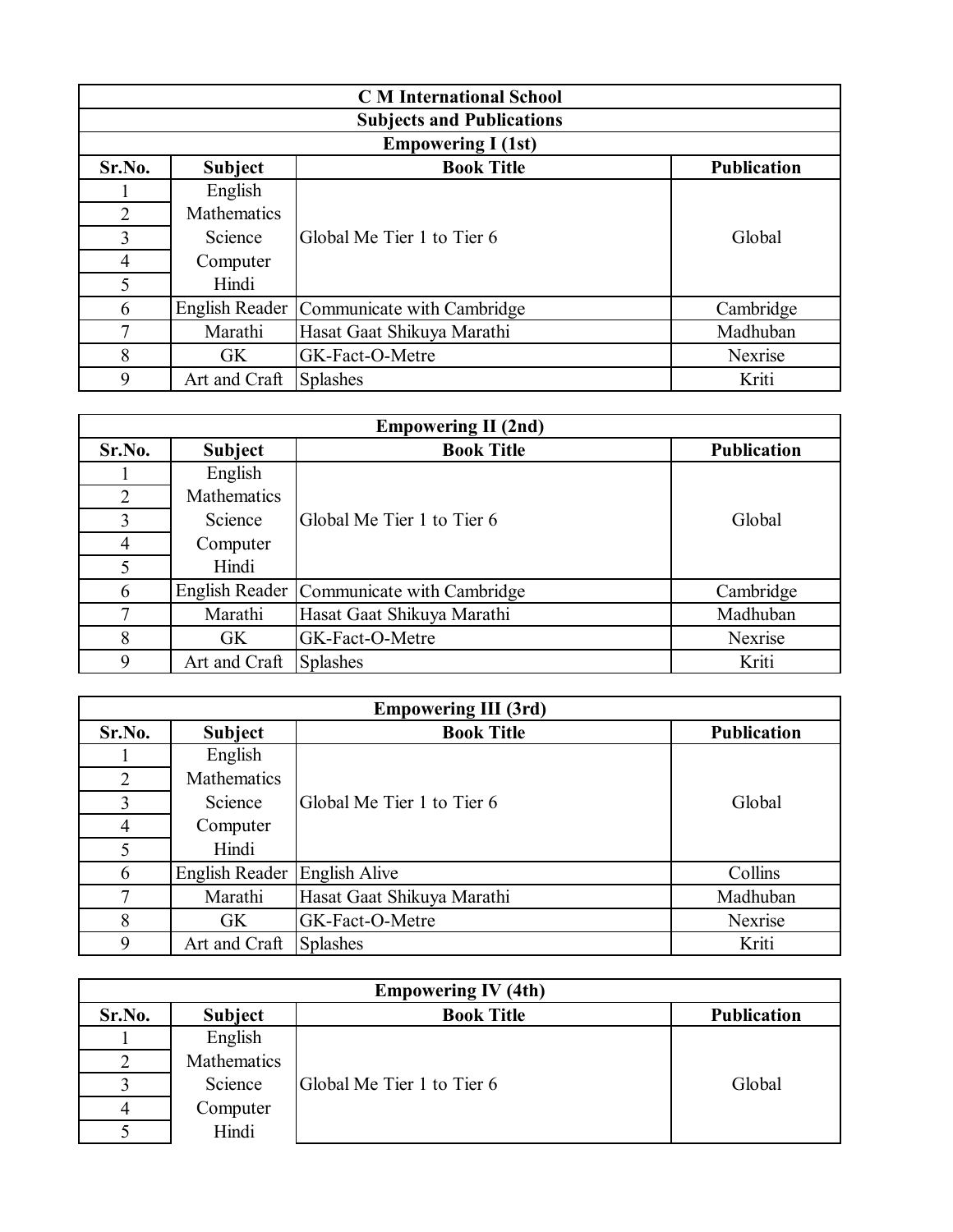|    | English Reader English Alive |                            | Collins  |
|----|------------------------------|----------------------------|----------|
|    | Marathi                      | Hasat Gaat Shikuya Marathi | Madhuban |
|    | German                       | Deurch und ich 1           | Goyal    |
|    | <b>GK</b>                    | <b>IGK-Fact-O-Metre</b>    | Nexrise  |
| 10 | Art and Craft Splashes       |                            | Kriti    |

| <b>Inspiring V (5th)</b> |                |                            |                    |
|--------------------------|----------------|----------------------------|--------------------|
| Sr.No.                   | <b>Subject</b> | <b>Book Title</b>          | <b>Publication</b> |
|                          | English        |                            |                    |
| 2                        | Mathematics    |                            |                    |
| 3                        | Science        | Global Me Tier 1 to Tier 6 | Global             |
| $\overline{4}$           | Computer       |                            |                    |
| 5                        | Hindi          |                            |                    |
| 6                        | English Reader | <b>English Alive</b>       | Collins            |
| 7                        | Marathi        | Hasat Gaat Shikuya Marathi | Madhuban           |
| 8                        | German         | German - So ghet Das 0 WB  | Sarswati           |
| 9                        | German         | German - So ghet Das 0 TB  | Sarswati           |
| 10                       | Sanskrit       | Sanskrit - Deepmanika 0    | Sarswati           |
| 11                       | <b>GK</b>      | GK-Fact-O-Metre            | Nexrise            |
| 12                       | Art and Craft  | <b>Splashes</b>            | Kriti              |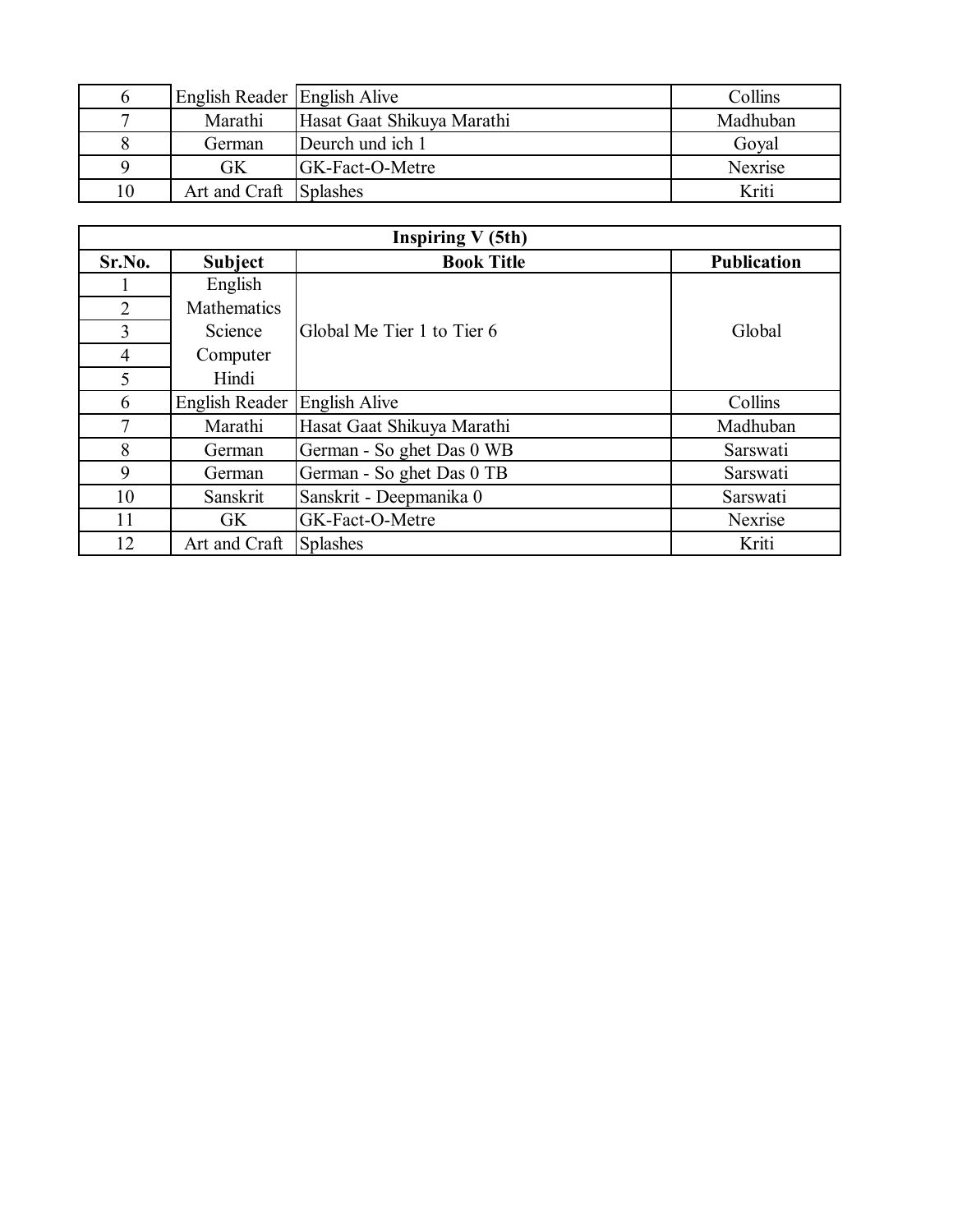| <b>Inspiring VI</b> (6th) |                    |                                       |                    |
|---------------------------|--------------------|---------------------------------------|--------------------|
| Sr.No.                    | <b>Subject</b>     | <b>Book Title</b>                     | <b>Publication</b> |
|                           | English            | Honey Suckle                          | <b>NCERT</b>       |
| $\overline{2}$            | English<br>Grammer | <b>Grammer Gear</b>                   | Cambridge          |
| 3                         | Social             | History - Our pasts - II              | <b>NCERT</b>       |
| $\overline{4}$            | Science            | Geography - The Earth Our Habitat     | <b>NCERT</b>       |
| 5                         |                    | Civics - Social & Political Life - I  | <b>NCERT</b>       |
| 6                         | Hindi              | Vasanth (Part I)                      | <b>NCERT</b>       |
| $\overline{7}$            |                    | Vyakran Sanbodh                       | Madhuban           |
| 8                         | Science            | Science Learning                      | Cordova            |
| 9                         |                    | Science Lab Manual                    | Madhuban           |
| 10                        | Computer           | <b>Cyber Beans</b>                    | <b>KIPS</b>        |
| 11                        |                    | Mathematics   Mathematics - Real Life | Cordova            |
| 12                        | GK                 | GK-Fact-O-Meter                       | Nexrise            |
| 13                        |                    | Art and Craft Art-Learn to Create     | Orange             |
| 14                        | Sanskrit           | Ruchira (Part I)                      | <b>NCERT</b>       |
| 15                        | German             | So ghet Das TB                        | Sarswati           |
| 16                        |                    | So ghet Das WB                        | Sarswati           |
| 17                        | Marathi            | Hasat Gaat Shikuya Marathi            | Madhuban           |

| <b>Inspiring VII (7th)</b> |                    |                                       |                    |
|----------------------------|--------------------|---------------------------------------|--------------------|
| Sr.No.                     | <b>Subject</b>     | <b>Book Title</b>                     | <b>Publication</b> |
|                            | English            | Honey Comb                            | <b>NCERT</b>       |
| $\overline{2}$             | English<br>Grammer | <b>Grammer Gear</b>                   | Cambridge          |
| 3                          | Social             | History- Our pasts - II               | <b>NCERT</b>       |
| $\overline{4}$             | Science            | Geography - The Earth Our Habitat     | <b>NCERT</b>       |
| 5                          |                    | Civics - Social & Political Life - II | <b>NCERT</b>       |
| 6                          | Hindi              | Vasanth (Part II)                     | <b>NCERT</b>       |
| $\overline{7}$             |                    | Vyakran Sanbodh                       | Madhuban           |
| 8                          | Science            | <b>Science Learning</b>               | Cordova            |
| 9                          |                    | Science Lab Manual                    | Madhuban           |
| 10                         | Computer           | <b>Cyber Beans</b>                    | <b>KIPS</b>        |
| 11                         |                    | Mathematics   Mathematics - Real Life | Cordova            |
| 12                         | GK                 | GK-Fact-O-Meter                       | Nexrise            |
| 13                         |                    | Art and Craft Art-Learn to Create     | Orange             |
| 14                         | Sanskrit           | Ruchira (Part II)                     | <b>NCERT</b>       |
| 15                         |                    | German - So ghet Das (2) TB           | Sarswati           |
| 16                         | German             | German - So ghet Das (2) WB           | Sarswati           |
| 17                         | Marathi            | Marathi-Hasat Gaat Shikuya            | Madhuban           |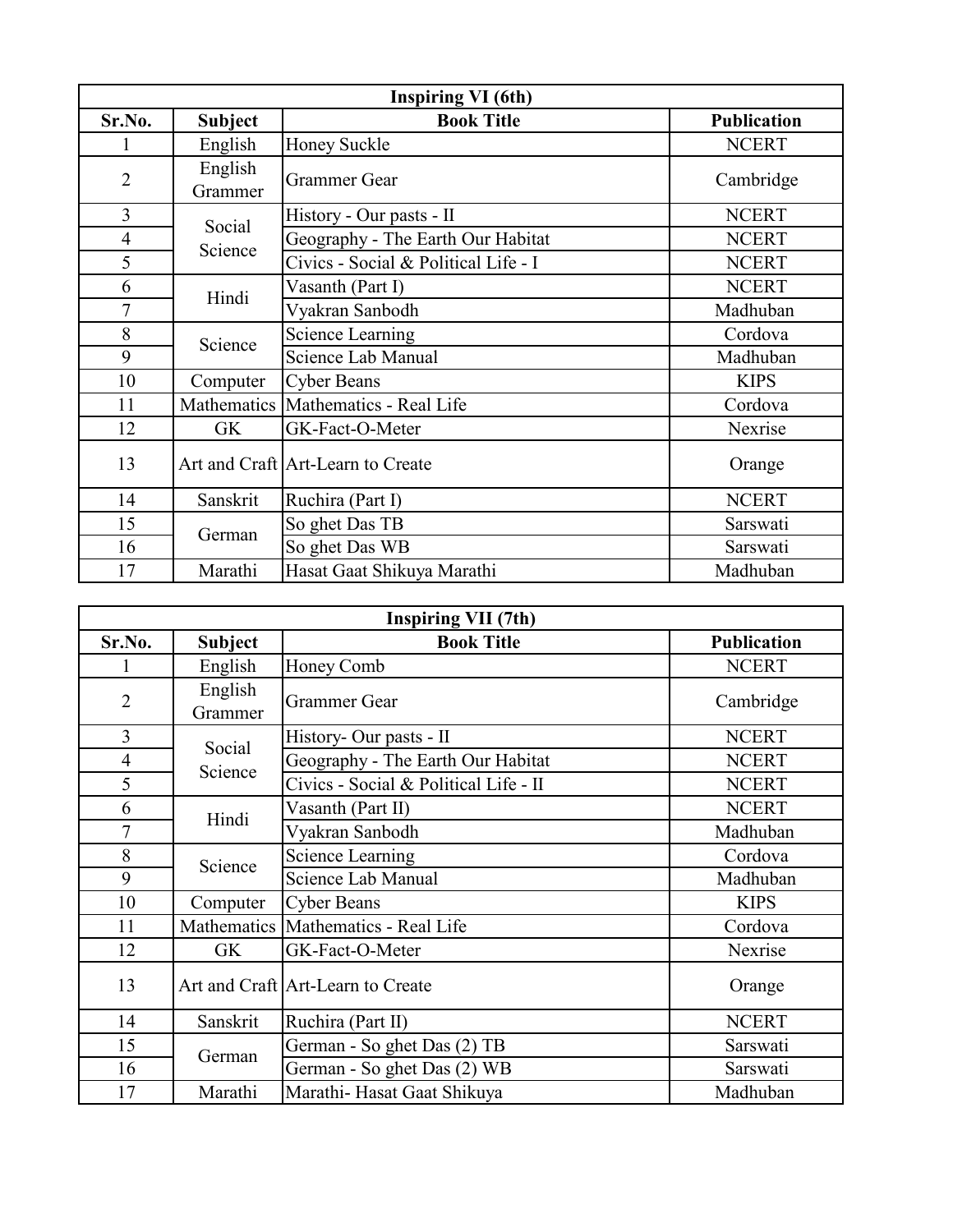| <b>Inspiring VIII (8th)</b> |                    |                                        |                    |
|-----------------------------|--------------------|----------------------------------------|--------------------|
| Sr.No.                      | <b>Subject</b>     | <b>Book Title</b>                      | <b>Publication</b> |
|                             | English            | Honey Dew, It So Happened              | <b>NCERT</b>       |
| $\overline{2}$              | English<br>Grammer | <b>Grammer Gear</b>                    | Cambridge          |
| 3                           | Social             | History- Our pasts - III               | <b>NCERT</b>       |
| $\overline{4}$              | Science            | Geography -Resources and Dev.          | <b>NCERT</b>       |
| 5                           |                    | Civics - Social & Political Life - III | <b>NCERT</b>       |
| 6                           |                    | Vasanth (Part III)                     | <b>NCERT</b>       |
| $\overline{7}$              | Hindi              | Vyakran Sanbodh                        | Madhuban           |
| 8                           |                    | Science Learning                       | Cordova            |
| 9                           | Science            | Science Lab Manual                     | Madhuban           |
| 10                          | Computer           | <b>Cyber Beans</b>                     | <b>KIPS</b>        |
| 11                          |                    | Mathematics   Mathematics - Real Life  | Cordova            |
| 12                          | GK                 | GK-Fact-O-Meter                        | Nexrise            |
| 13                          |                    | Art and Craft Art-Learn to Create      | Orange             |
| 14                          | Sanskrit           | Ruchira (Part III)                     | <b>NCERT</b>       |
| 15                          | German             | German - So ghet Das (3) TB            | Sarswati           |
| 16                          |                    | German - So ghet Das (3) WB            | Sarswati           |
| 17                          | Marathi            | Marathi-Hasat Gaat Shikuya             | Madhuban           |

| Victorious IX (9th) |                |                                            |                    |
|---------------------|----------------|--------------------------------------------|--------------------|
| Sr.No.              | <b>Subject</b> | <b>Book Title</b>                          | <b>Publication</b> |
|                     |                | Beehive                                    | <b>NCERT</b>       |
| $\overline{2}$      | English        | Moments                                    | <b>NCERT</b>       |
| 3                   |                | Words and Expressions - I (WB)             | <b>NCERT</b>       |
| $\overline{4}$      |                | Grammer - Wren & Martin                    | S.Chand            |
| 5                   |                | History - India and Contemporary World - I | <b>NCERT</b>       |
| 6                   | Social         | Geography - Contemporary India - I         | <b>NCERT</b>       |
| $\overline{7}$      | Science        | Civics - Democratic Politics - I           | <b>NCERT</b>       |
| 8                   |                | Economics                                  | <b>NCERT</b>       |
| 9                   |                | Science                                    | <b>NCERT</b>       |
| 10                  |                | Physics                                    | S.Chand            |
| 11                  | Science        | <b>Biology</b>                             | S.Chand            |
| 12                  |                | Chemistry                                  | S.Chand            |
| 13                  |                | Science Lab Manual                         | Madhuban           |
| 14                  | Computer       | Computer Application                       | Dhanpat            |
| 15                  |                | Mathematics                                | <b>NCERT</b>       |
| 16                  |                | Mathematics Mathematics- R. D Sharma       | Dhanpat            |
| 17                  |                | Maths Lab Manual                           | Madhuban           |
| 18                  |                | Map Book                                   | Harouber           |
| 19                  | German         | <b>Beste Freunde</b>                       | Goyal              |
| 20                  |                | Sparsh (Part - I)                          | <b>NCERT</b>       |